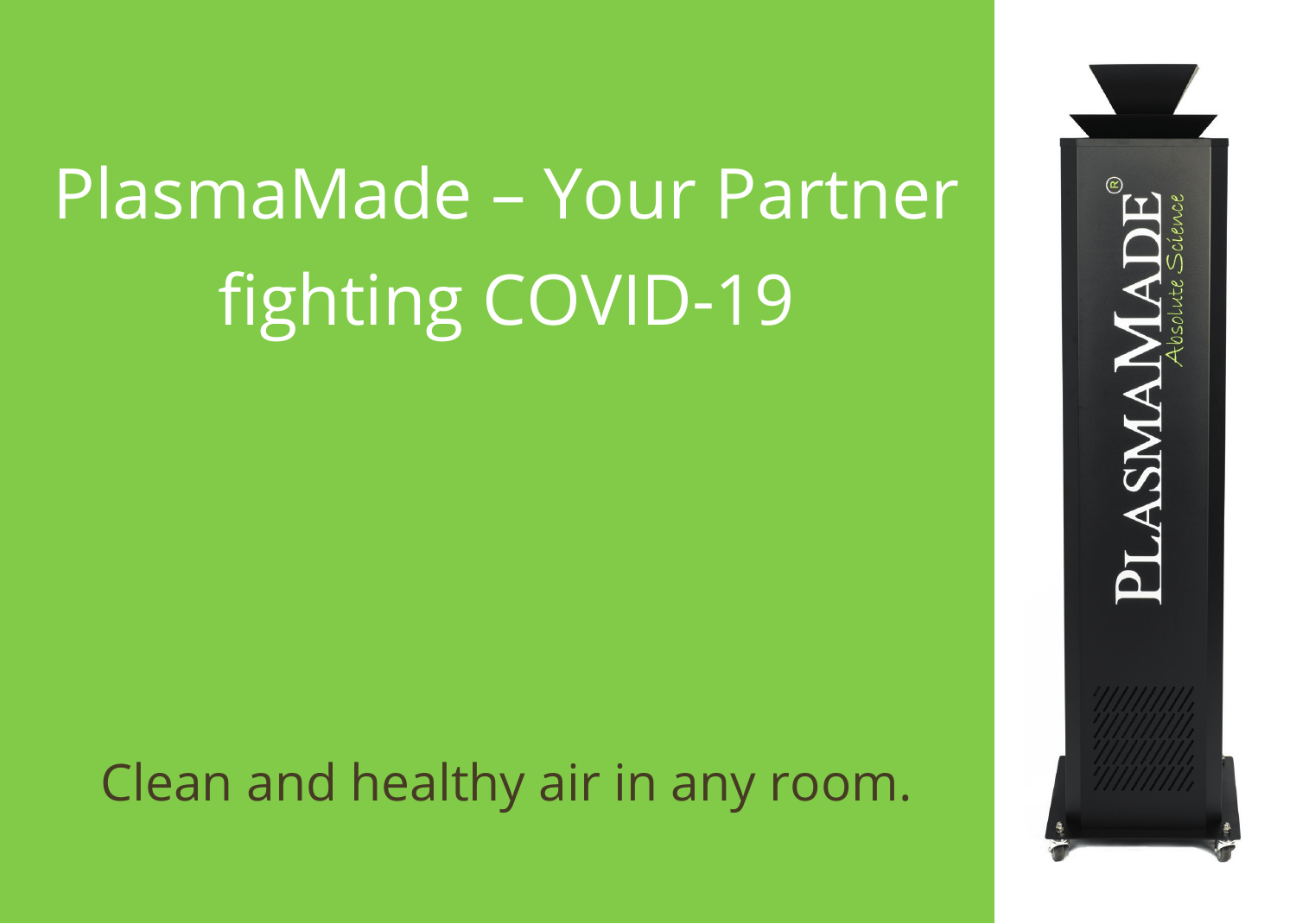#### **The plug-and-clean solution**

Whether in fitness studios, restaurants, retail stores, offices, medical practices, schools or kindergartens - the PlasmaMade AirCleaner was developed to clean the air of dangerous aerosol mixtures, viruses, bacteria, pollen and odors. Thanks to the modern PlasmaMade technology, the AirCleaner is also able to remove the SARS CoV-2 coronavirus from the air.

The PlasmaMade AirCleaner is efficient, very quiet and easy to use. You can effortlessly clean up to 400 m<sup>3</sup>/h air. The high-performance filters can be used even in large rooms up to 150 m². Due to practical rollers, you can use the device where you need it at any time all you need is a socket.

By sucking in polluted air close to the floor, the PlasmaMade Aircleaner, in combination with the special air outlet on the top, creates a downward circulation of air that pushes down aerosols, viruses and bacteria.

This way, pollution is displaced by the purified air and passed on to the AirCleaner - the risk of infection and spreading the virus is reduced.

### **The PlasmaMade AirCleaner combines 4 modern filter systems:**

- PlasmaMade Airfilter with patented plasma technology
- Electrically charged Nano filters based on fiberglass
- Electrostatic filters with two metal cores
- Ceramic filter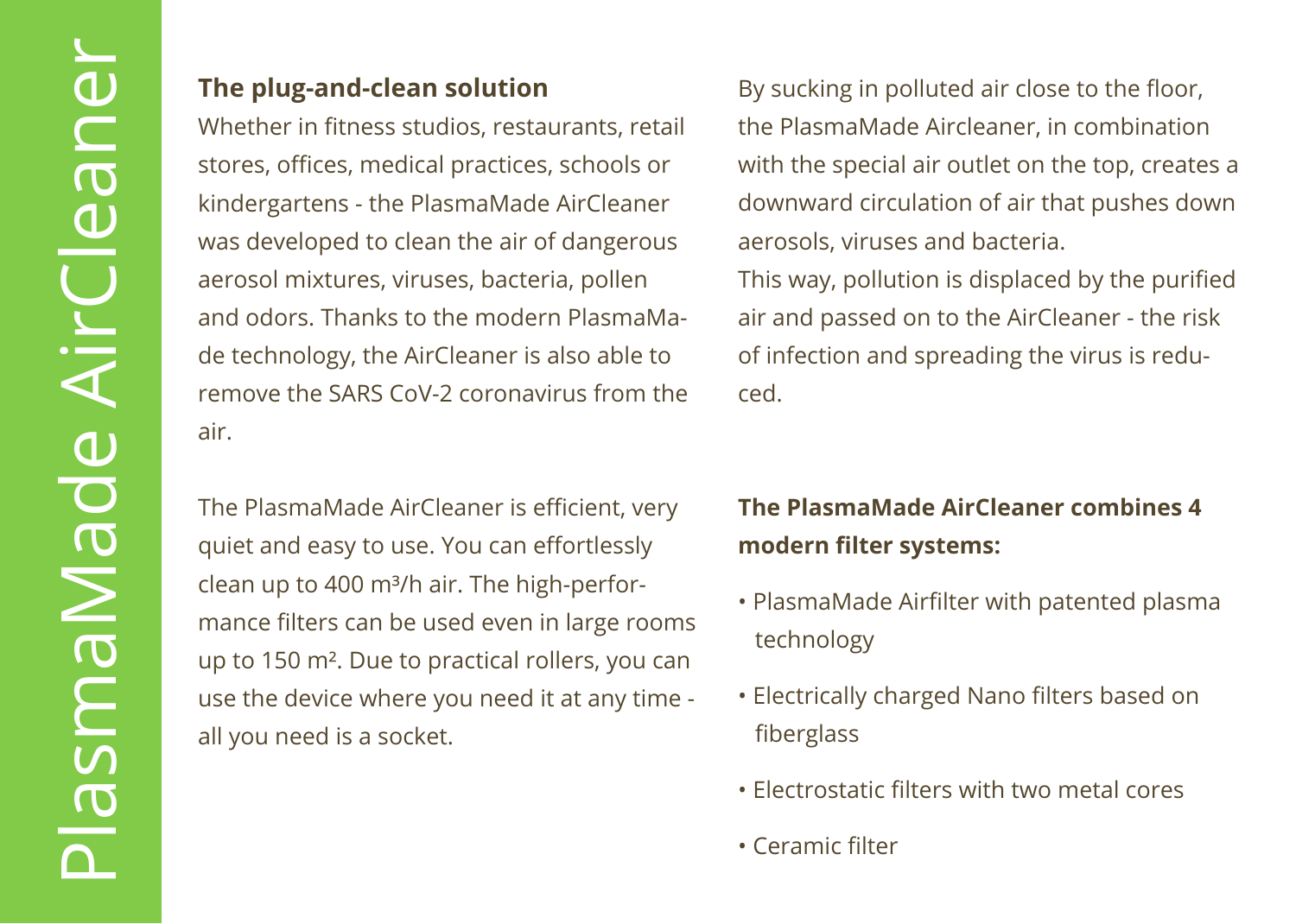#### **Control your air quality**

Using the combination of AirCleaner and Air Sensor you clean the air and learn more about the exact composition. The performance of the device can be adapted individually and effectively to your needs. The dashboard is compatible with almost every technical device including smartphones or tablets and delivers data in real time.



The whole package: AirCleaner and Air Sensor

#### **The most important data at a glance**

- Size: 340mm x 340mm x 1700mm
- Weight: 40 kg
- Air filter performance: 200-400 m<sup>3</sup> / h
- Suitable for rooms up to 150 m²
- Flexible use
- Power consumption: 125 watts
- Maximum volume: 39 dB
- 2 years of guarantee
- Durability of the filters:

PlasmaMade Air Filter: 5 years PlasmaMade Prefilter: 1 year

• CE certified

#### **Ihr individueller PlasmaMade AirSponsible**

Ob individuelles Logo oder Schriftzug – wir helfen Ihnen gern, einen Wunschaufdruck passend zu Ihrem Unternehmen zu gestalten.

**PLASMAMADE** 

MOROCCANOIL